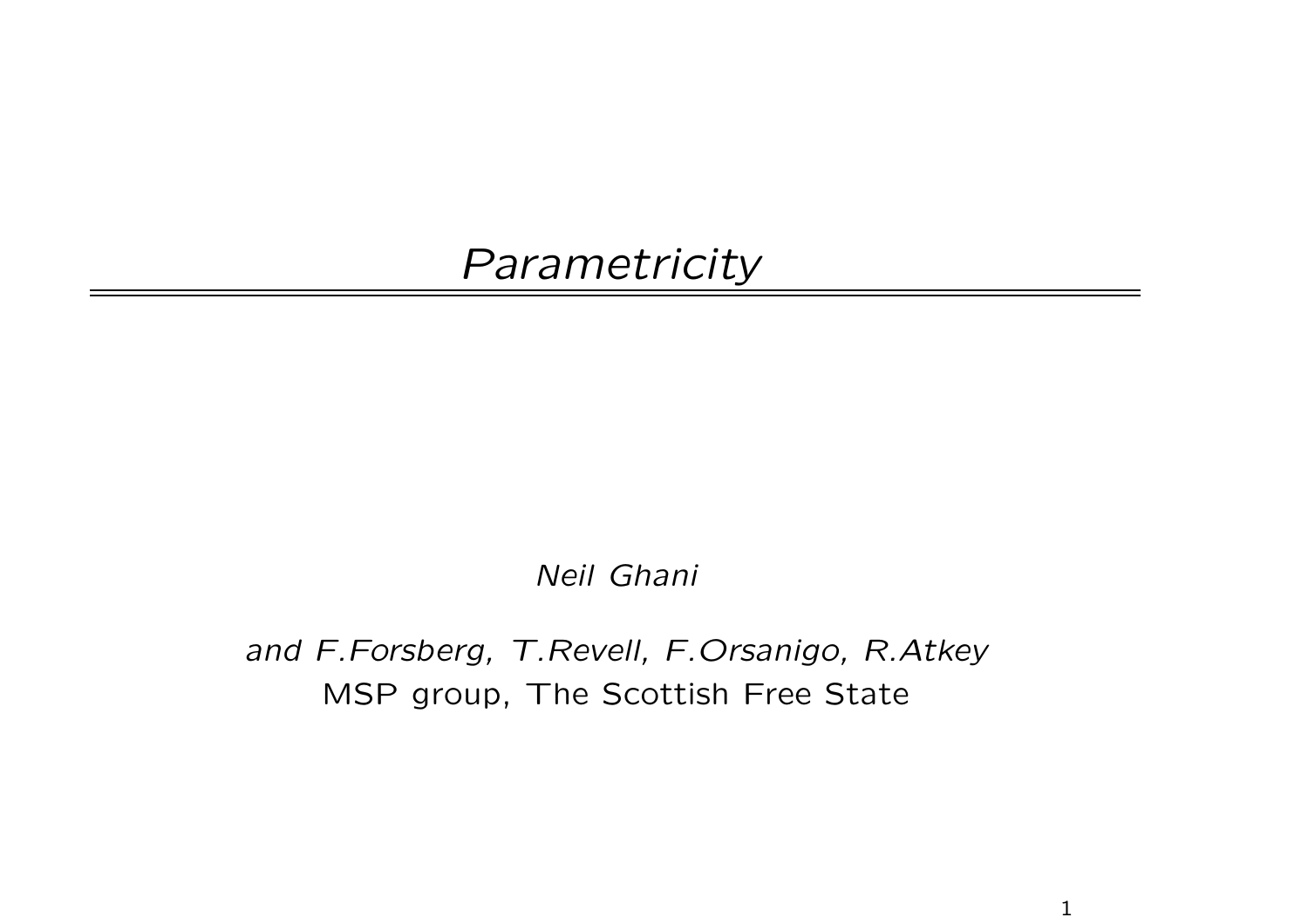*More people should know more about Parametricity!*

- Philosophy: The world is more uniform than set-theorists think!
	- cf continuity, homotopy theory, category theory, symmetry
- Categorically: The correct approach to contravariance
	- Much better than (strong)-dinaturality
- Logically: A sophisticated principle of invariance
	- Excitingly applicable over natural and social sciences
- Programming: A theory of refinement
	- Rippling changes to <sup>a</sup> component though <sup>a</sup> system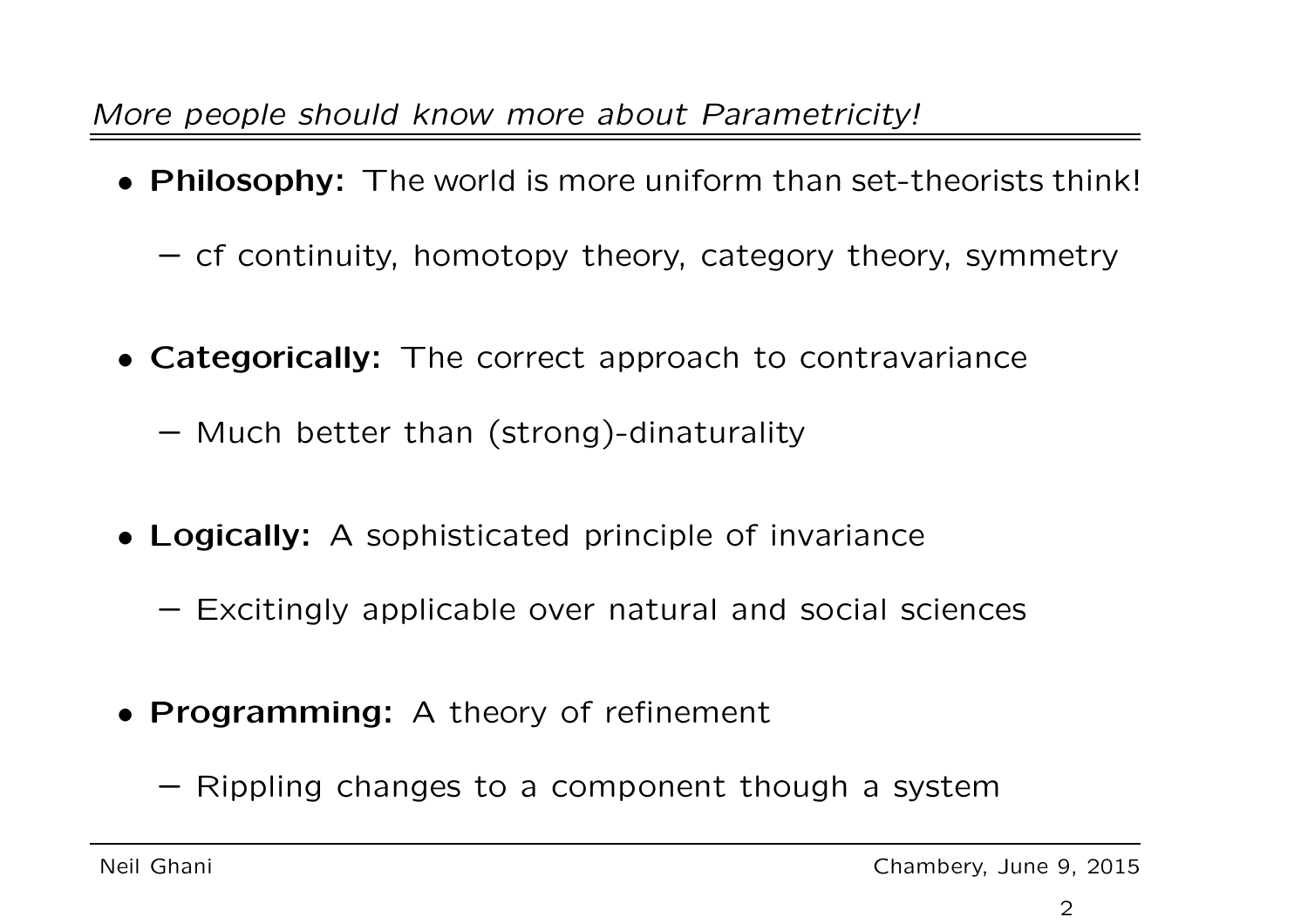- Step 1: Take a type theory
	- Traditionally System F, but MLTT more so recently.
- Step 2: Give a relational interpretation of type theory
	- This exposes structural invariants within type theory
- Step 3: Use invariants/uniformities to prove properties
	- Theorems for free, (Di)-Naturality, Initial algebras etc.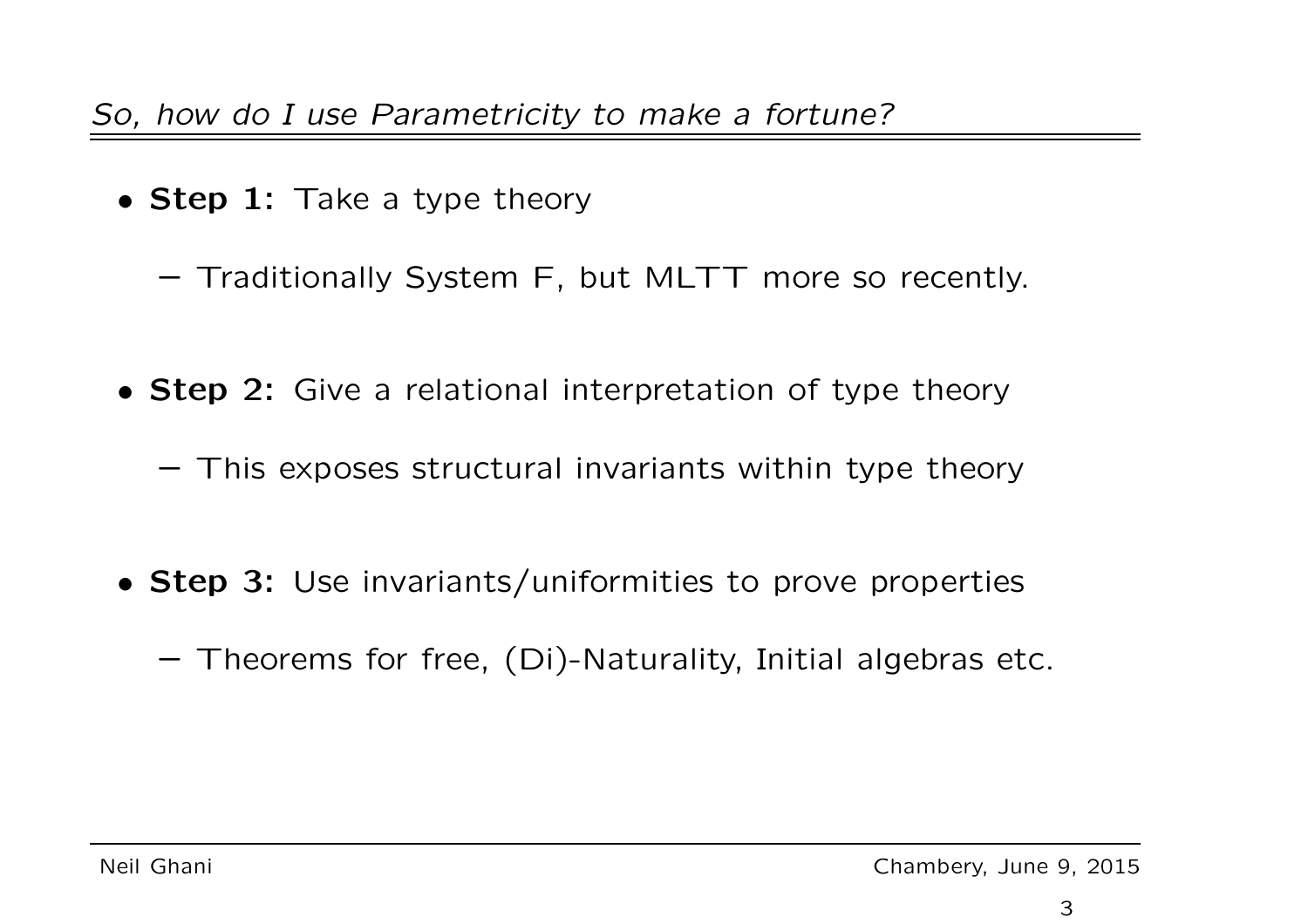## *Overview of this Course*

- Lecture 1: Basic Parametricity
	- A concrete model using sets and relations
- Lecture 2: Fibrational Parametricity
	- An abstract model based upon fibrations
- Lecture 3: Cubical Parametricity
	- From proof-irrelevance, to proof-relevance and on!
- Lecture 4: MLTT-Parametricity
	- Parametricity and Dependent Types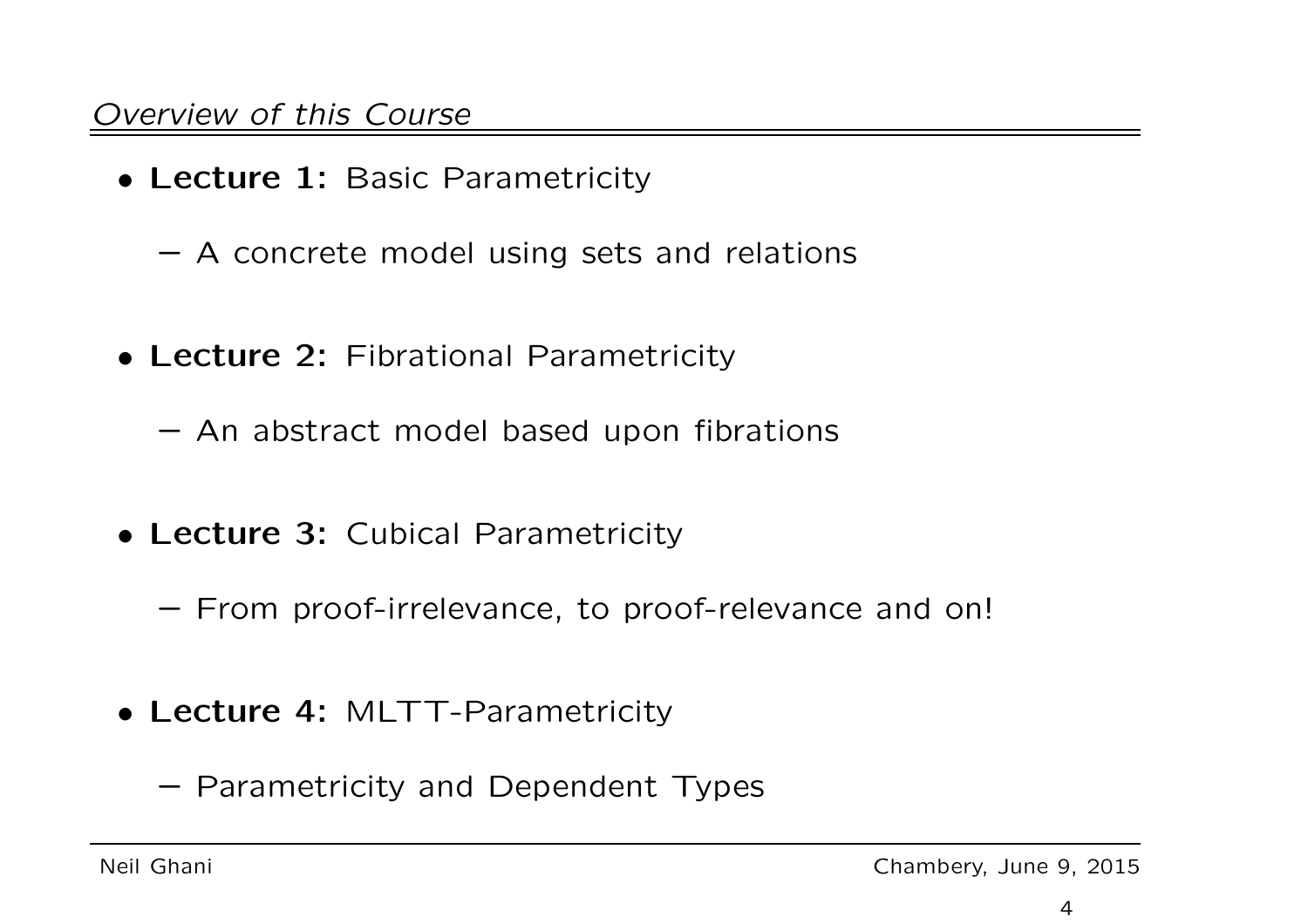*Lecture 1: Parametricity via Sets and Relations*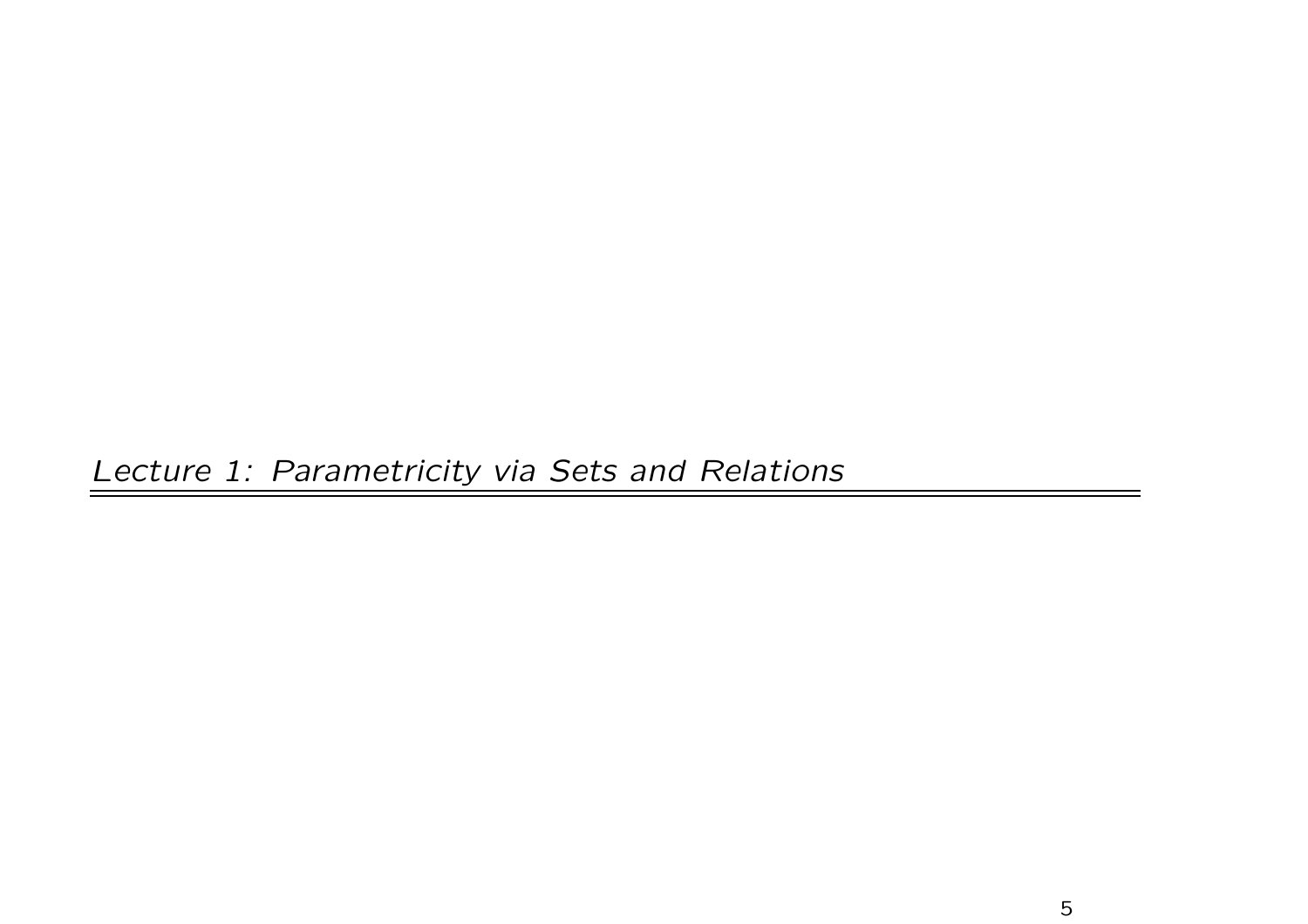- Thesis: The world is more uniform than set-theorists think
	- It contains structural constraints (continuity, symmetry ...)
	- In logic and type theory, there is parametricity
- $\bullet$  Polymorphism: A type constructor  $\forall a$ :Type.  $Ta$ .
	- $-$  Size  $\Rightarrow$  work with an intuitionistic meta-theory
	- We can't look at all types so there must be some uniformity.
	- $-$  Eg, how many functions  $\forall a.a \rightarrow a$
	- Contrast ad-hoc polymorphism/parametric polymorphism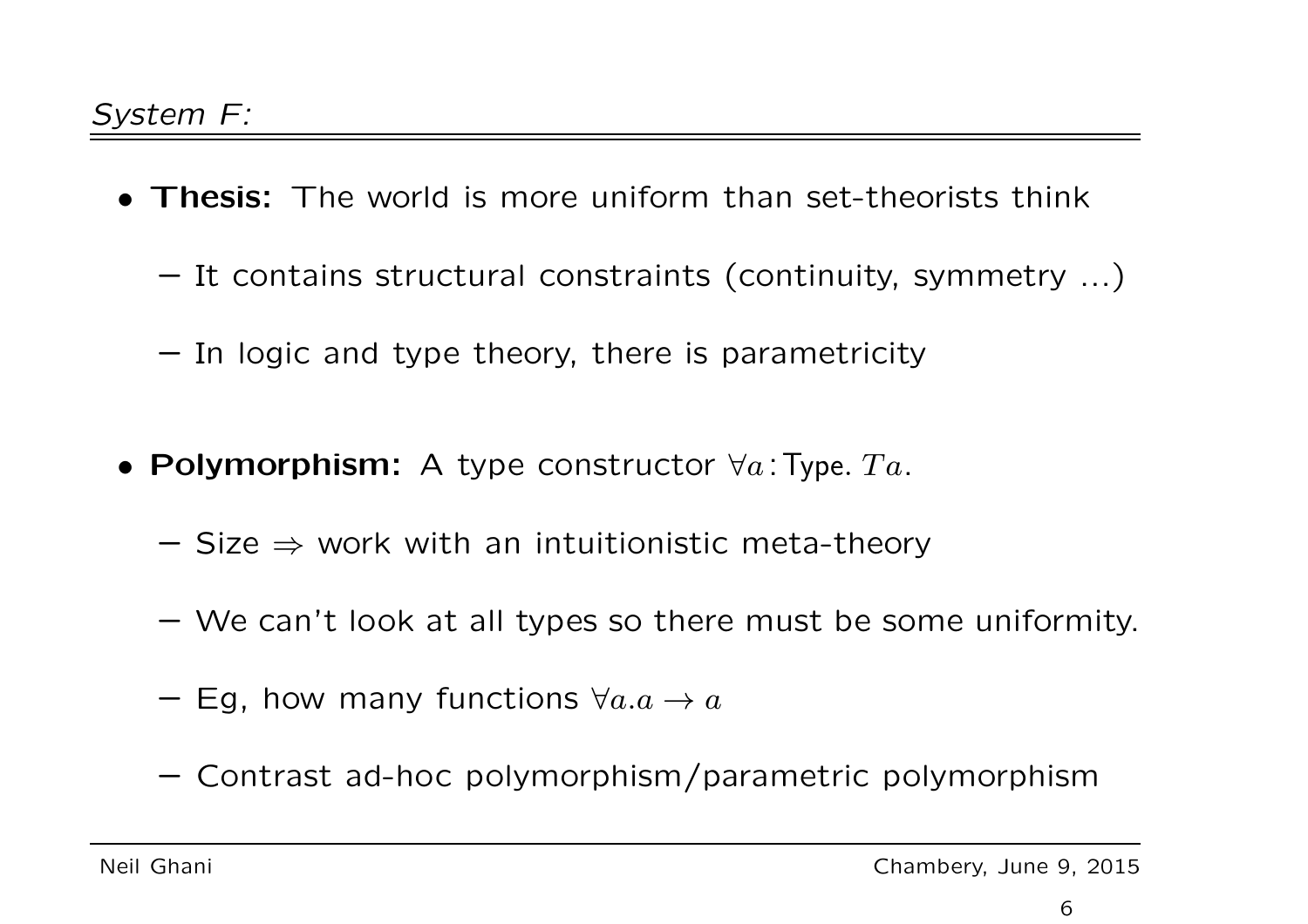• Free Theorems: Parametricity shows that *any* function

rev :  $\forall a. \mathsf{List}{} a \rightarrow \mathsf{List}{} a$ 

satisfies the algebraic equation

 $\mathsf{rev}(\mathsf{map} fxs) = \mathsf{map} f(\mathsf{rev} xs)$ 

- Refinement: Assume a system  $T[X]$  containing a component  $X$ .
	- $-$  Assume related implementations  $X_1$  and  $X_2$  of  $X$ .
	- $-$  Are the systems  $T[X_1]$  and  $T[X_2]$  related?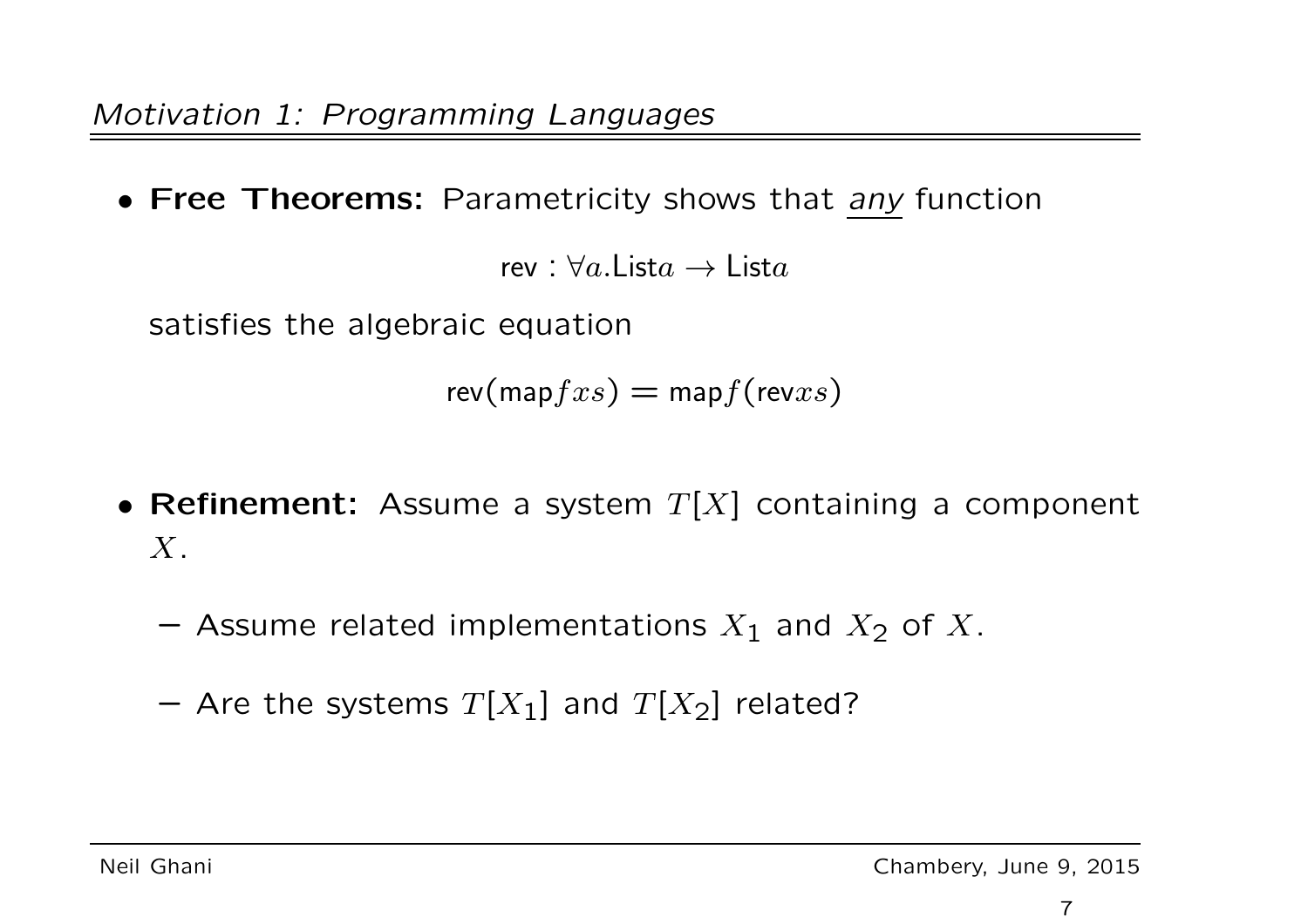• Data Types: Parametricity ensures System F has products, sums, initial algebras (cf Church encodings), second order existentials and final coalgebras

$$
A \times B = \forall X.(A \rightarrow B \rightarrow X) \rightarrow X
$$
  
\n
$$
A + B = \forall X.(A \rightarrow X) \rightarrow (B \rightarrow X) \rightarrow X
$$
  
\n
$$
\mu F = \forall X.(FX \rightarrow X) \rightarrow X
$$
  
\n
$$
\exists X.T = \forall X.(\forall Y.TY \rightarrow X) \rightarrow X
$$
  
\n
$$
\nu F = \exists X.X \times (X \rightarrow TX)
$$

• Type Isomorphisms: Parametricity can be used to isomorphisms such as

$$
\forall X. A[X, C \times X] \cong \forall X. A[C \to X, X]
$$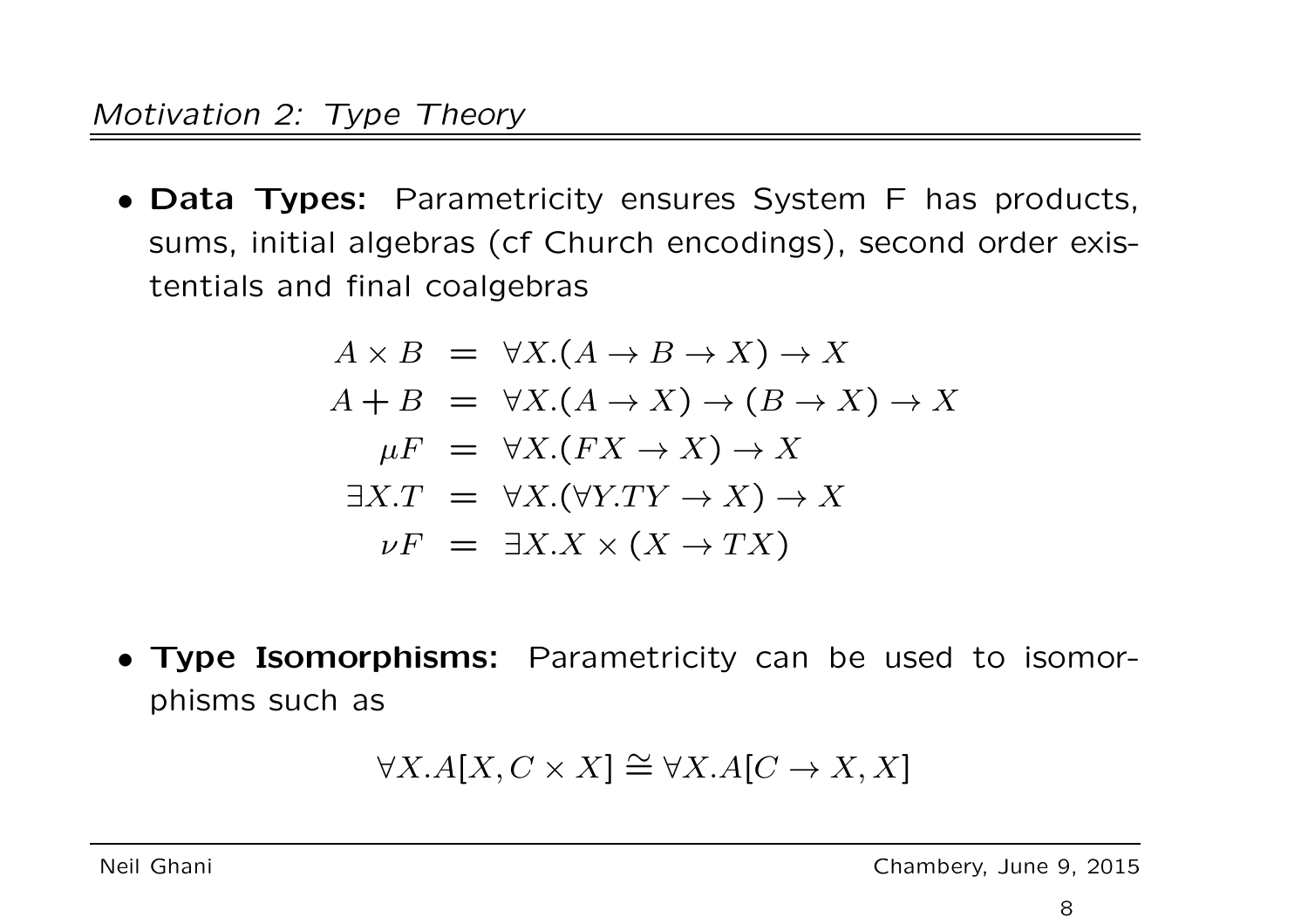*Motivation 3: Category Theory*

• Naturality: All elements  $\alpha$  of  $\forall X.FX \rightarrow GX$  are natural



- Mixed Variance? What about  $ev::\forall X.\forall Y.(X \rightarrow Y) \times X \rightarrow Y$ 
	- Dinaturals and strong dinaturals don't behave well
- Key Idea: Parametricity intuitively offers

$$
\begin{array}{c}\nFX \xrightarrow{FR} FY \\
\alpha X \downarrow \\
GX \xrightarrow{GR} GY\n\end{array}
$$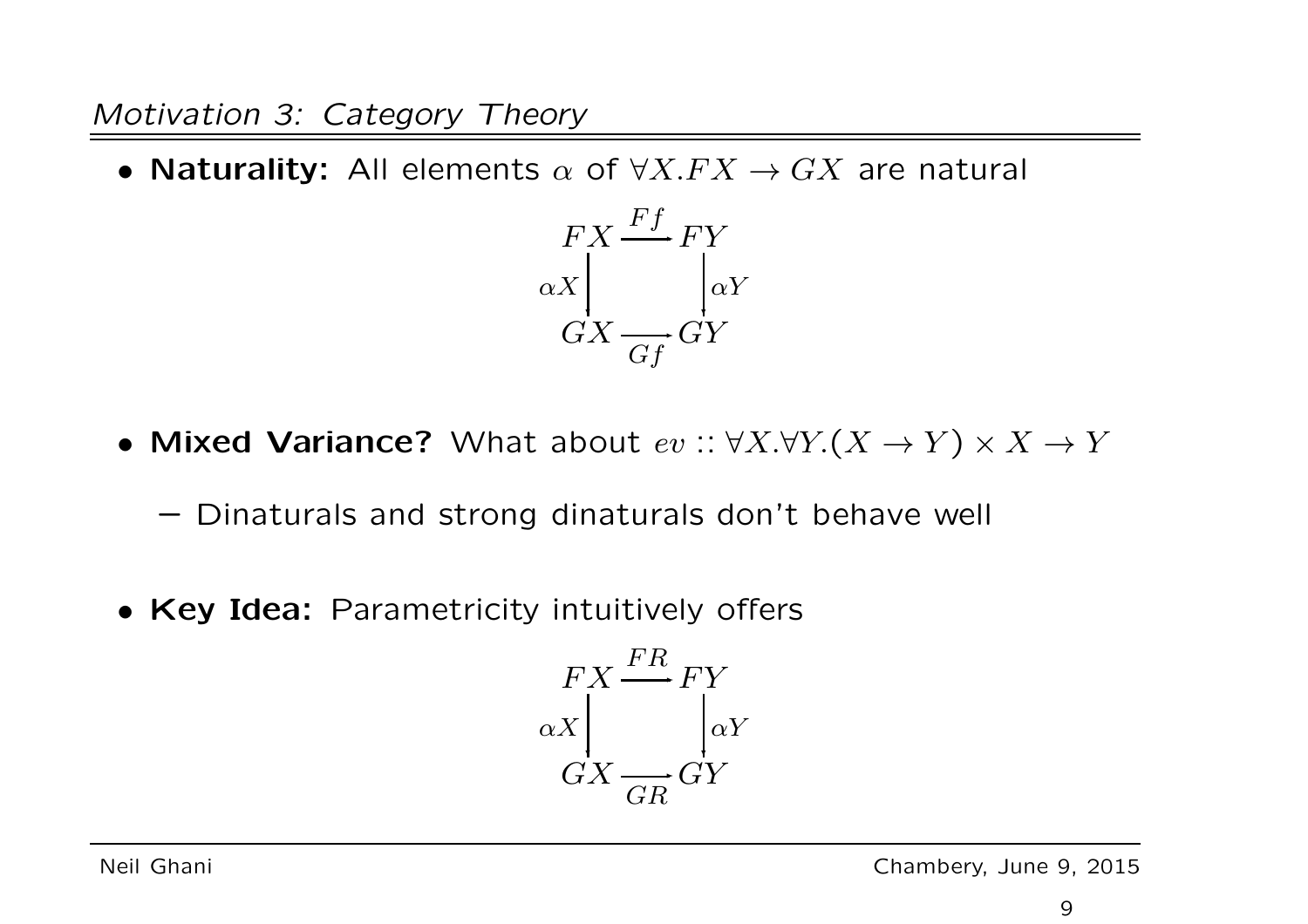*1.1 Syntax of System F*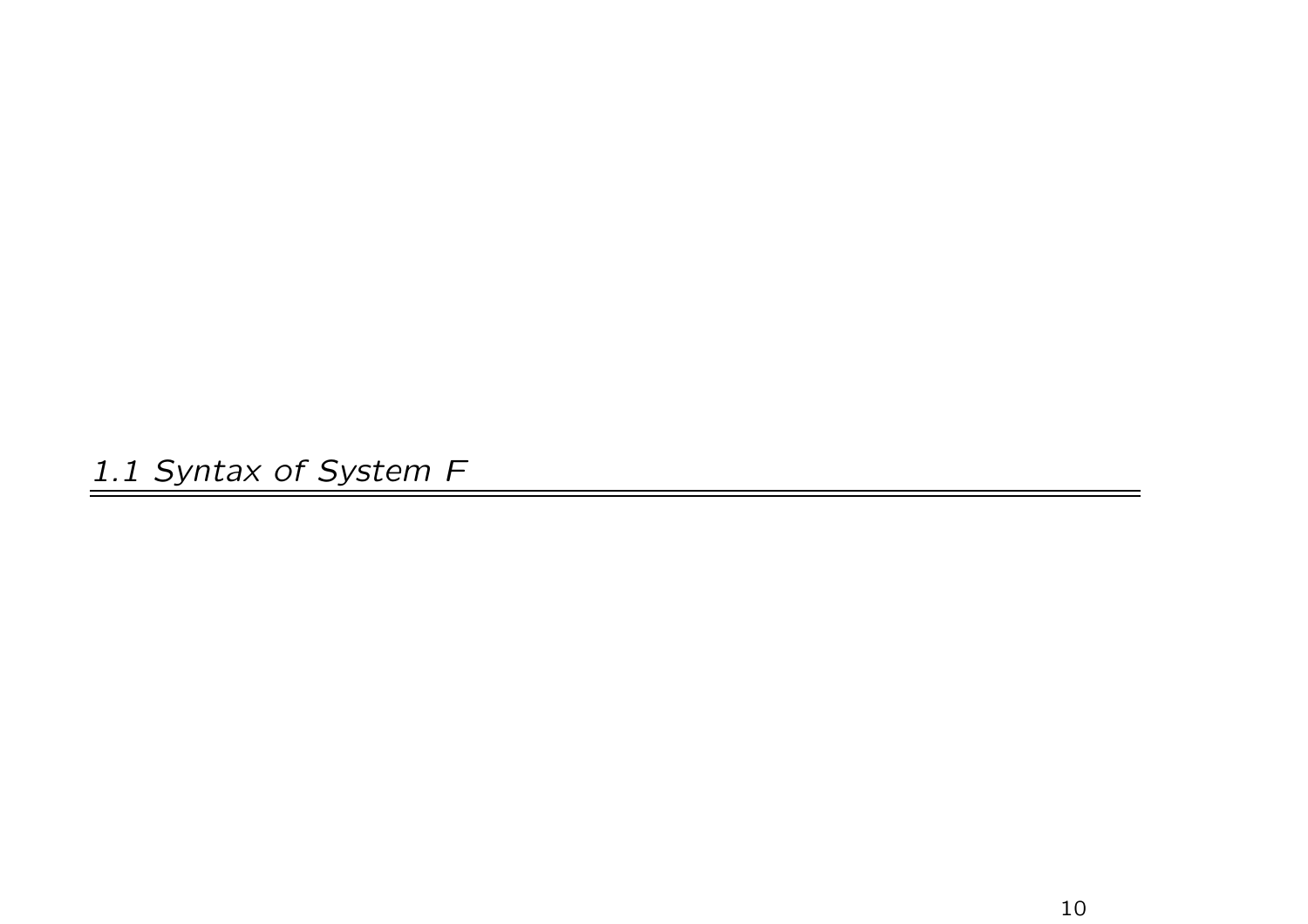- Key Idea: Formalise types via judgements  $\Gamma \vdash T$ : Type
	- $-$  Variables:  $X_1, \ldots X_n \vdash X_i$ : Type
	- $-$  Functions: If  $\Gamma \vdash U, V$  : Type, then  $\Gamma \vdash U \to V$  : Type
	- $-$  Forall Types: If  $\Gamma, X \vdash T$  : Type, then  $\Gamma \vdash \forall X . T$  : Type
	- $-$  Judgements for defining terms: Γ,Δ  $\vdash t : T$  where we ensure  $\Gamma\vdash T$ : Type and  $(x_i:T_i)\in \Delta \Rightarrow \Gamma\vdash T_i$ : Type
- John Reynolds: Gave not one, but two semantics called logical relations of the following form. Let Set be <sup>a</sup> universe of sets.

$$
\begin{array}{ll}\n\llbracket T \rrbracket_0 & \in & \mathsf{Set}^{|\Gamma|} \to \mathsf{Set} \\
\llbracket T \rrbracket_1 & \in & \forall \theta_1, \theta_2 \in \mathsf{Set}^{|\Gamma|}.\n\end{array}
$$
\n
$$
\text{Rel}^{|\Gamma|}(\theta_1, \theta_2) \to \text{Rel}(\llbracket T \rrbracket_0 \theta_1, \llbracket T \rrbracket_0 \theta_2)
$$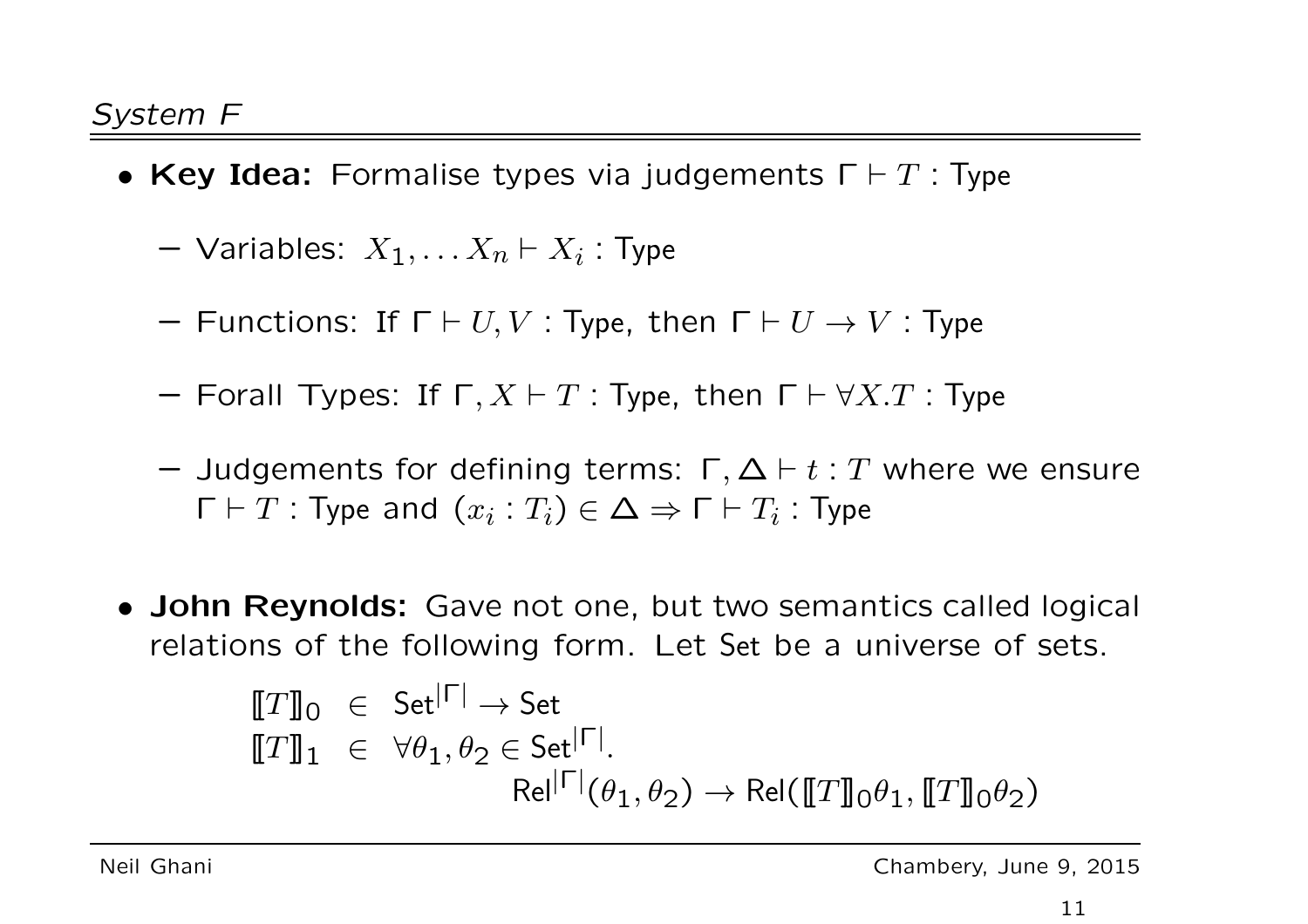*Core Definitions of the Logical Relation*

• Variables: Pretty Obvious

$$
\llbracket X_1, \dots, X_n \vdash X_i \rrbracket_0 \theta = \theta_i
$$
  

$$
\llbracket X_1, \dots, X_n \vdash X_i \rrbracket_1 r = r_i
$$

• Arrow Types: If  $\Gamma \vdash U \to V$ : Type

$$
\llbracket \Gamma \vdash U \to V \rrbracket_0 \theta = \llbracket \Gamma \vdash U \rrbracket_0 \theta \to \llbracket \Gamma \vdash V \rrbracket_0 \theta
$$
  
(f, g)  $\in \llbracket \Gamma \vdash U \to V \rrbracket_1 r$  iff  $(a, b) \in \llbracket \Gamma \vdash U \rrbracket_1 r \Rightarrow$   
 $(fa, gb) \in \llbracket \Gamma \vdash V \rrbracket_1 r$ 

- Key Idea: Reynolds relational semantics allows us to say
	- related functions map related inputs to related outputs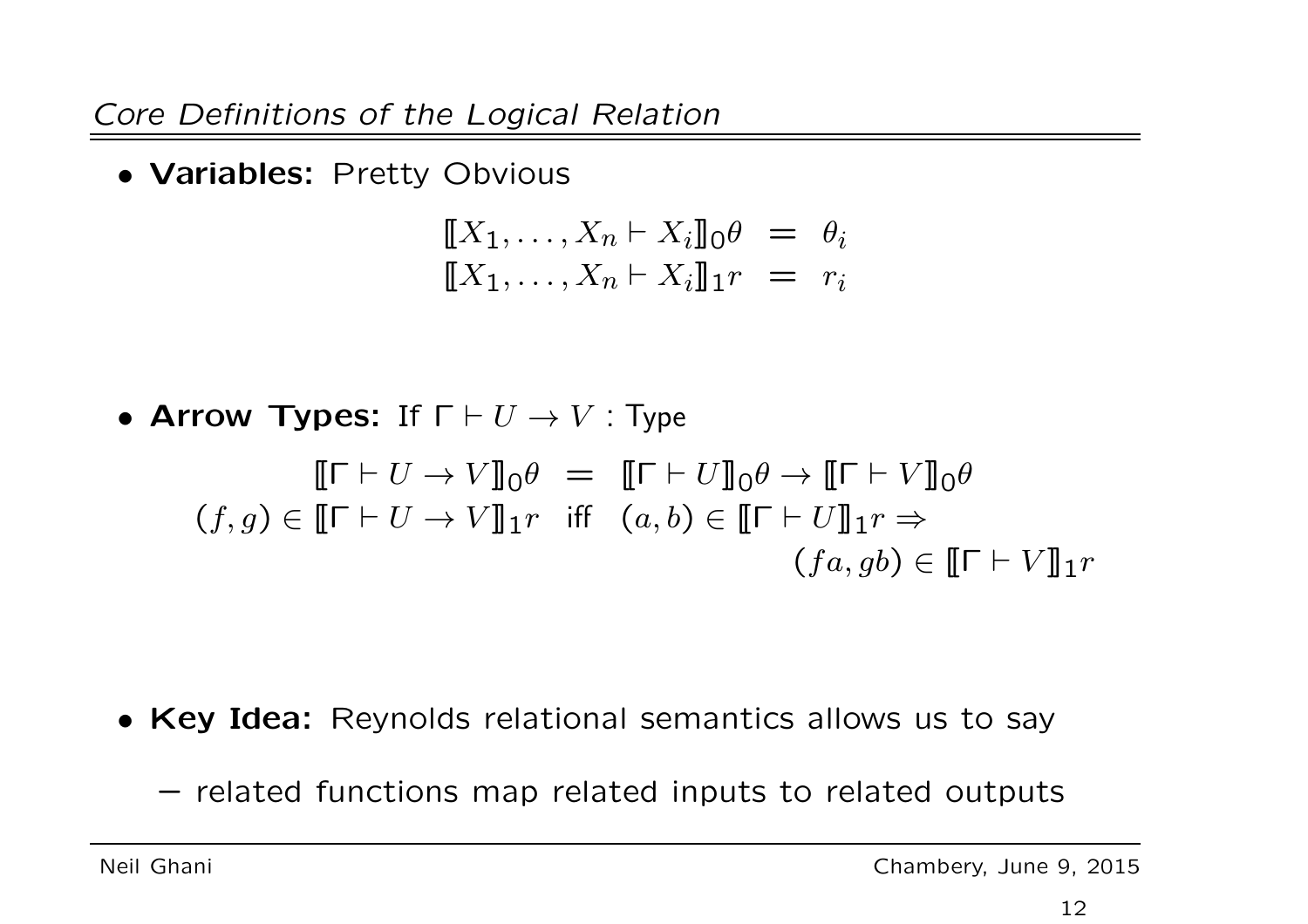*The Logical Relation for* ∀*-types: If* Γ ⊢ ∀X.T : Type*, then ...*

• Forall Types I:  $||\mathbf{F} \vdash \forall X \cdot T||_0 \theta$  is the set

 ${f : (S : \mathsf{Set}) \to \llbracket T \rrbracket_0 (\theta, S) | R \in \mathsf{Rel}(A, B) \Rightarrow (fA, fB) \in \llbracket T \rrbracket_1(\mathsf{Eq}(\theta, R))$ 

- Parametrically polymorphic functions are ad-hoc functions with a uniformity
- They map related types (inputs) to related values (outputs)
- Forall Types II:  $(f,g) \in \llbracket \Gamma \vdash \forall X . T \rrbracket_1 r$  iff

 $R: \mathsf{Rel}(A, B) \Rightarrow (fA, qB) \in \llbracket \mathsf{I} \vdash T \rrbracket_1(r, R)$ 

- two parametrically polymorphic functions are related iff
- they map related inputs to related outputs.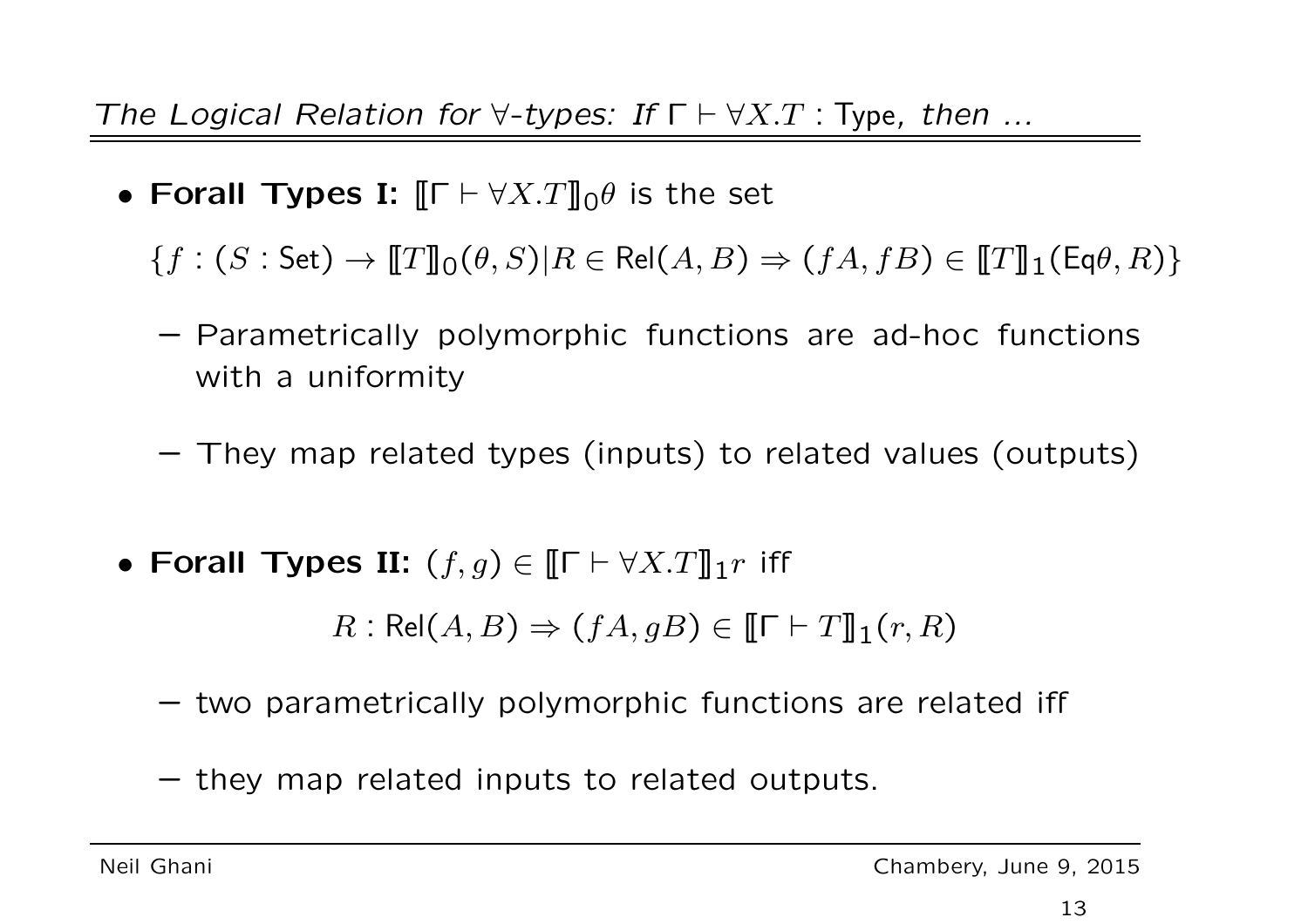*Finally, Properties of the Logical Relation*

• Identity Extension Lemma: A lemma about types

 $[\![\Gamma \vdash T]\!]_1(\mathsf{Eq}\theta) = \mathsf{Eq}([\![\Gamma \vdash T]\!]_0\theta)$ 

Equality relations mapped to equality relations

• Fundamental Theorem: First give <sup>a</sup> standard semantics to terms. If  $Γ, Δ ⊢ t : T$ , then

 $[\![\Gamma, \Delta \vdash t : T]\!]_0 : (\theta : \mathsf{Set}^{|\Gamma|}) \to [\![\Gamma \vdash \Delta]\!]_0 \theta \to [\![\Gamma \vdash T]\!]_0 \theta$ 

and then prove that

— if 
$$
\theta_1, \theta_2 \in \text{Set}^{|\Gamma|}
$$
 and  $r \in \text{Rel}^{|\Gamma|}(\theta_1, \theta_2)$ , and if

- $a_1\in \llbracket \mathsf{\Gamma\vdash\Delta}\rrbracket_0 \theta_1$  and  $a_2\in \llbracket \mathsf{\Gamma\vdash\Delta}\rrbracket_0 \theta_2$  then
- $(a_1, a_2) \in [\![\Gamma \vdash \Delta]\!]_1 r \Rightarrow ([\![t]\!]_0 \theta_1 a_1, [\![t]\!]_0 \theta_2 a_2) \in [\![\Gamma \vdash T]\!]_1 r$

Terms map related inputs to related outputs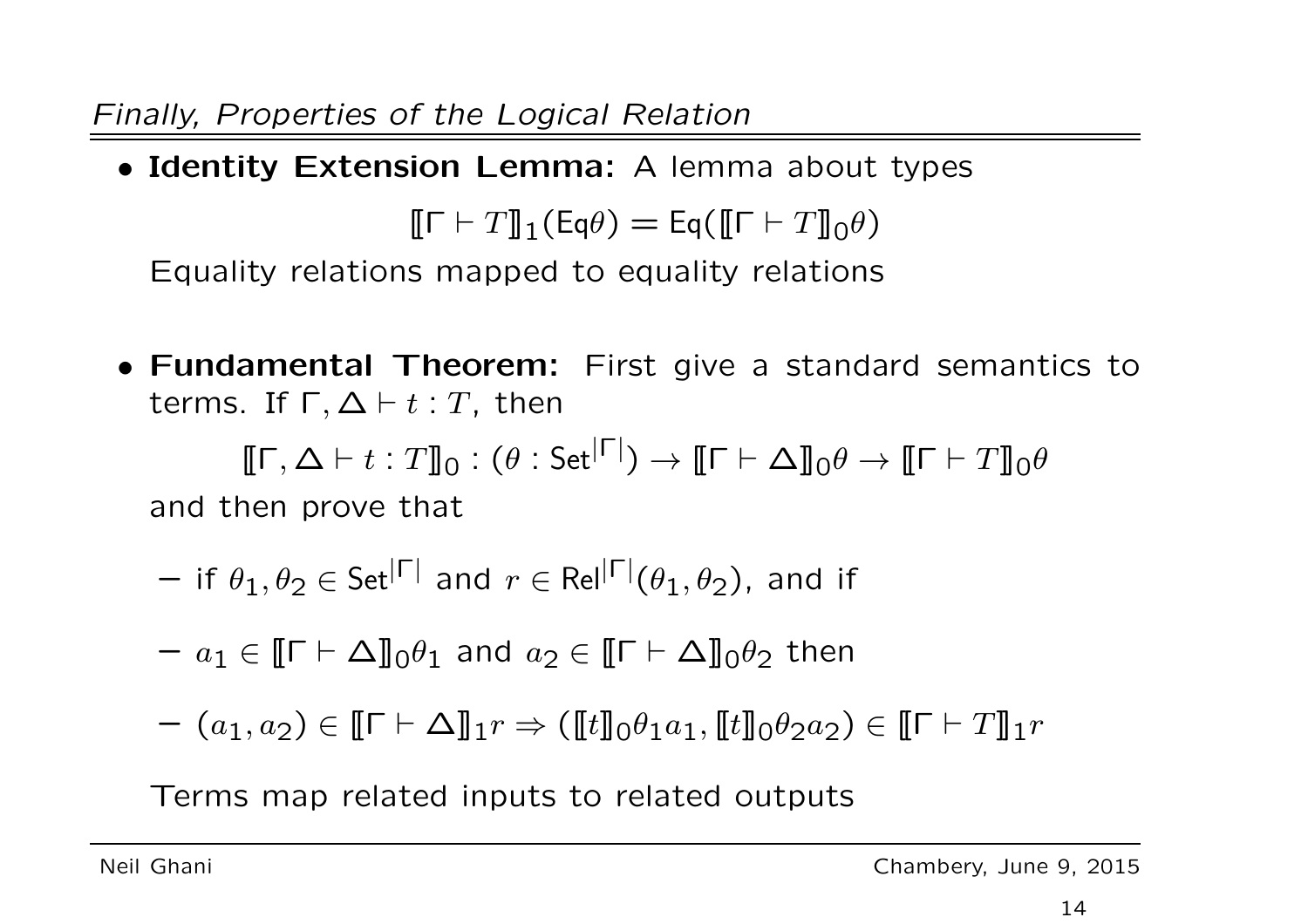$\bullet$  Theorem: If  $F$  is positive and  $f$  is a morphism, then

 $\mathsf{gr}(\llbracket \mathsf{F} \rrbracket_0 \mathsf{f}) = \llbracket \mathsf{F} \rrbracket_1 (\mathsf{gr}^{\phantom{1}} \mathsf{f})$ 

- Theorem:  $\forall X.X \rightarrow X = 1$ 
	- Proof:
- Theorem: All elements of  $\forall X.FX \rightarrow GX$  are natural
	- Proof:
- Key Idea: Use IEL and interesting graph relations!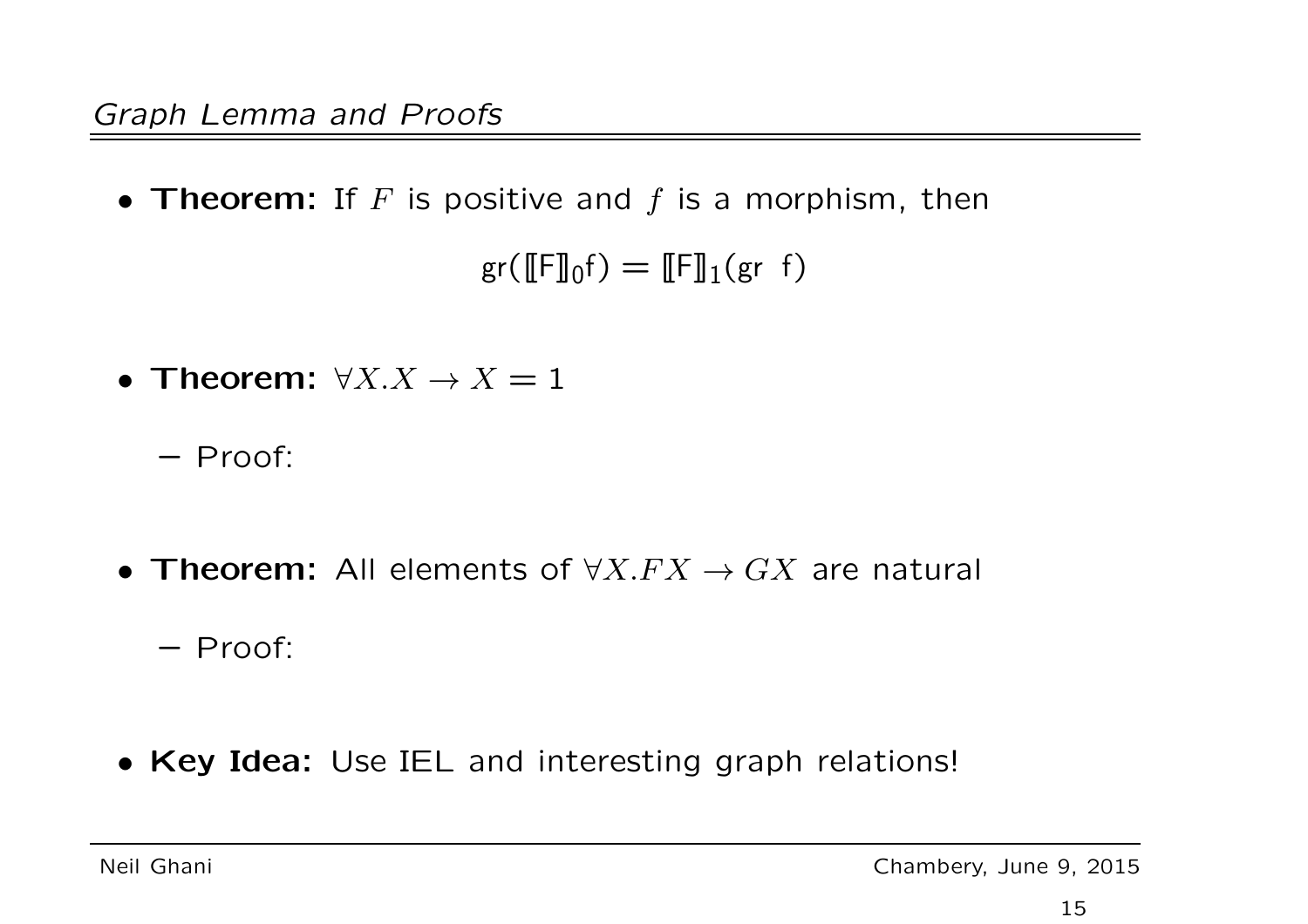*Lecture 2: Fibrational Parametricity*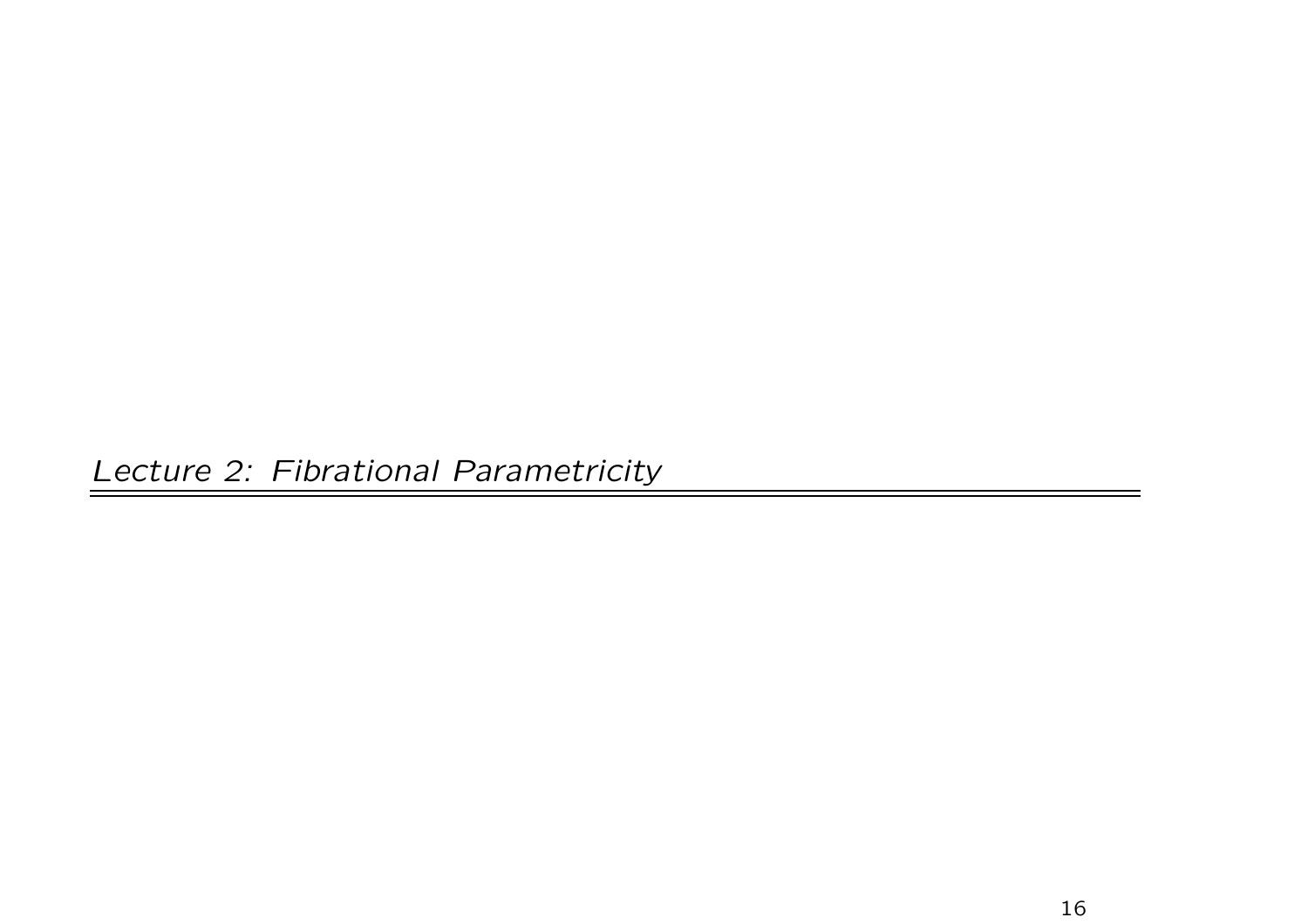- Question: Who likes Type Theory?
	- Well, it has some uses as we have seen
	- But as formulae grow, they get hard to manipulate
	- And, more advanced systems and notions of relation?
- Goal: Categorify to understand and generalise
	- A respectful categorical abstraction of what the above constructions actually amount to
	- Lets abstract them so they can be generalised to other calculi
	- And lets have some diagrams!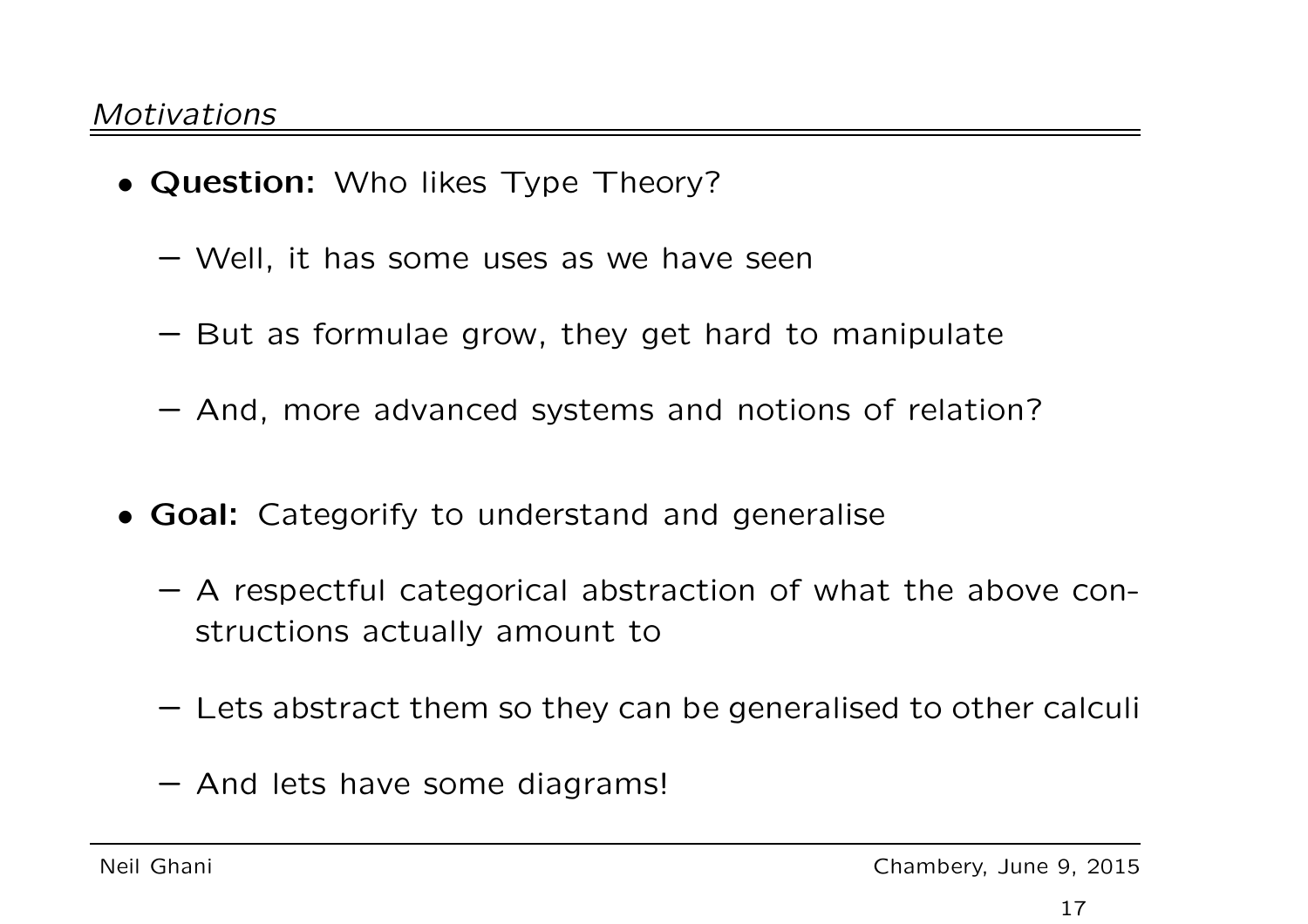## *Who's Afraid of Fibrations*

- Defn: A categorical abstraction of <sup>a</sup> domain of computation and <sup>a</sup> logic over it. For us, Set and Rel
	- $-$  A category  $B$ , called the base and a category  $E$ , called the total category. A functor  $p: E \to B$  mapping each logical formula to the object it is <sup>a</sup> property of.
	- $-$  Define  $E_B$  to be those objects of  $E$  mapped by  $p$  to  $B$
	- Every  $f : B \to B'$  defines a functor  $f^* : E_{B'} \to E_B$
- Added Structure: Truth and opreindexing
	- $-$  Truth: Each fibre has a terminal object  $\top_B$
	- Opreindexing: Each  $f : B \to B'$  is such that  $f^*$  has a left adjoint  $\overline{\Sigma}_f$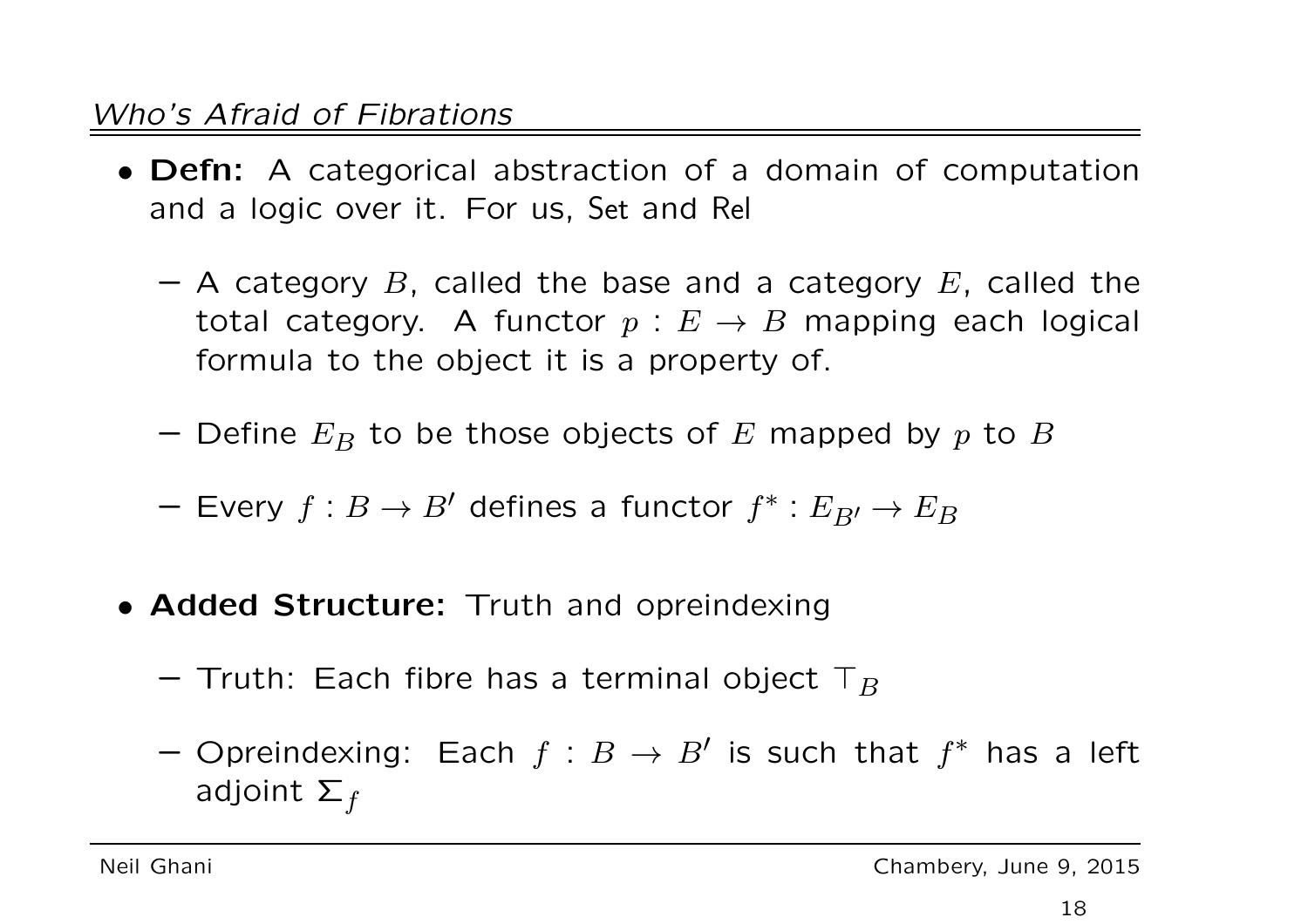- Fibrations: Define some categories
	- Set is the category of small sets and functions. Rel has as objects binary relations and as morphisms, pairs of functions between the carriers of the relations preserving relatedness.  $p: \mathsf{Rel} \to \mathsf{Set} \times \mathsf{Set}$  maps  $R: \mathsf{Rel}(X,Y)$  to  $(X,Y).$
- Semantics of Types: If  $\Gamma \vdash T$  : Type, and  $n = |\Gamma|$ , then



• Key Idea: No action of type semantics on morphisms!!! And can generalise to all fibrations!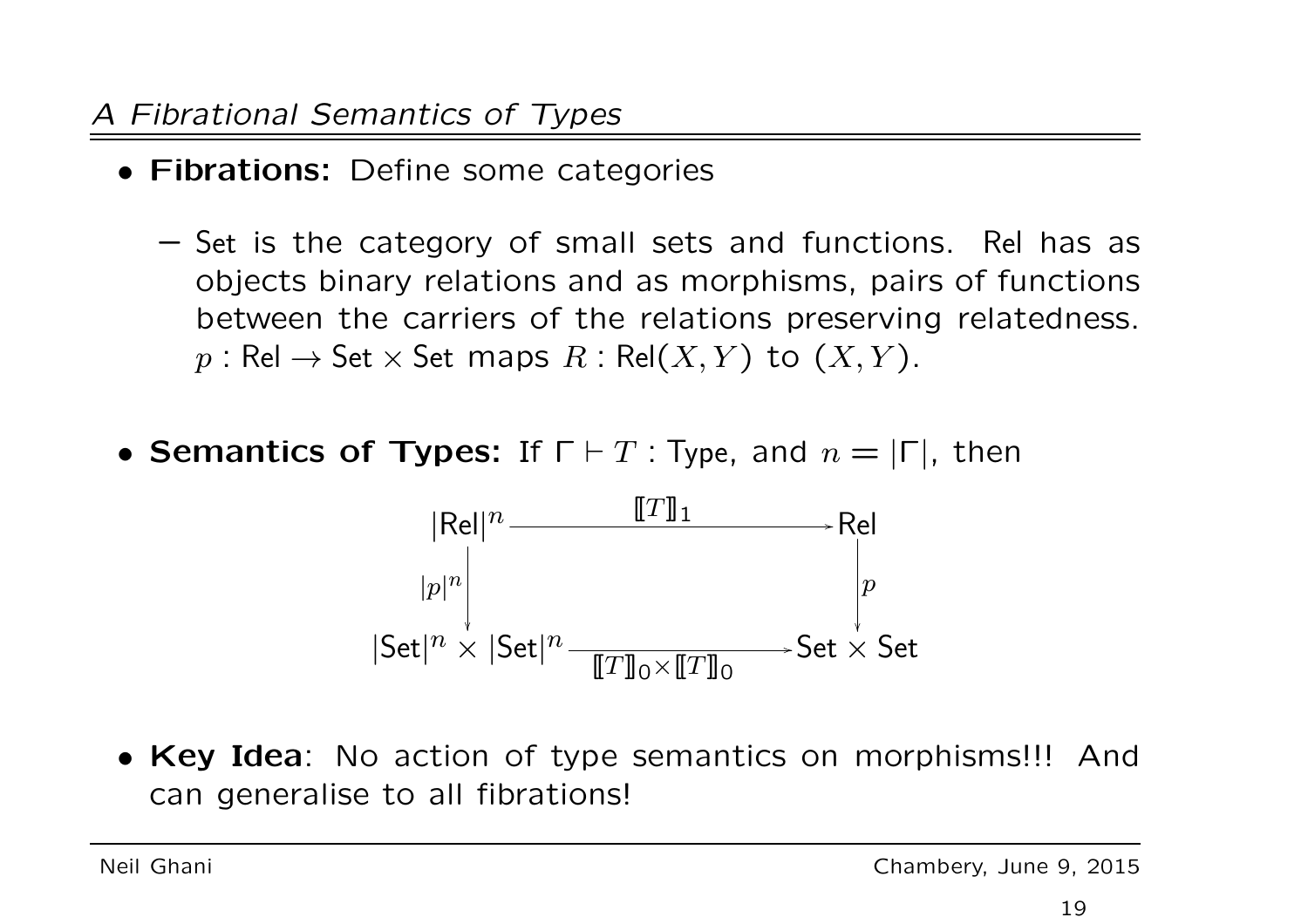- Definition: Equality defines a functor  $Eq: Set \rightarrow Rel$
- Identity Extension Lemma: Simply ...



• Why Fibrations: Equality can be defined in any bifibration with fibred terminal objects

$$
\mathsf{Eq} X = \Sigma_{\delta:X \to X \times X} \top X
$$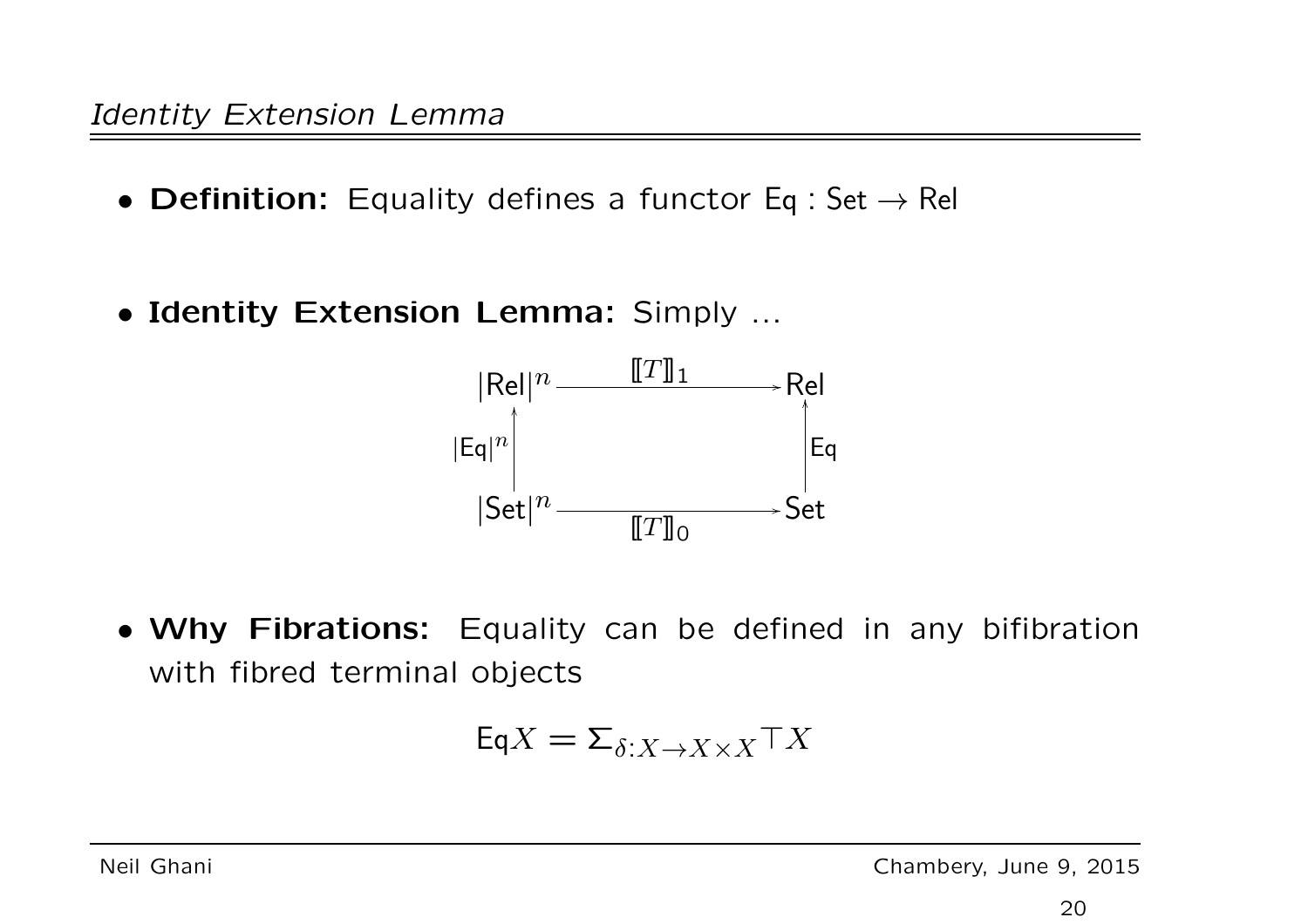## *Can We Axiomatise the Logical Relations*

- Arrow Types: The logical relation  $R \to R'$  is simply the exponential in Rel.
	- Logical relations are not ad-hoc but fundamental structure
- ∀-types: Strengthen notion of cone to remove non-parametric elements
	- $-$  A T-cone with vertex X is a collection of maps  $X \to \llbracket T \rrbracket_0 Y$ for every  $Y$ . Terminal such are the ad-hoc polymorphic functions.
	- $-$  An T-eqcone with vertex  $X$  is a collection of maps  $\alpha_Y$  :  $X \to \llbracket T \rrbracket_0 Y$  for every  $Y$ , and for every  $R$  : Rel $(X,Y)$ , a map  $\alpha_R : \mathsf{Eq} \mathsf{X} \to \llbracket T \rrbracket_1 R$  over  $(\alpha_X, \alpha_Y)$
	- $-$  The parametric elements are those in the terminal  $T\text{-eqcone}$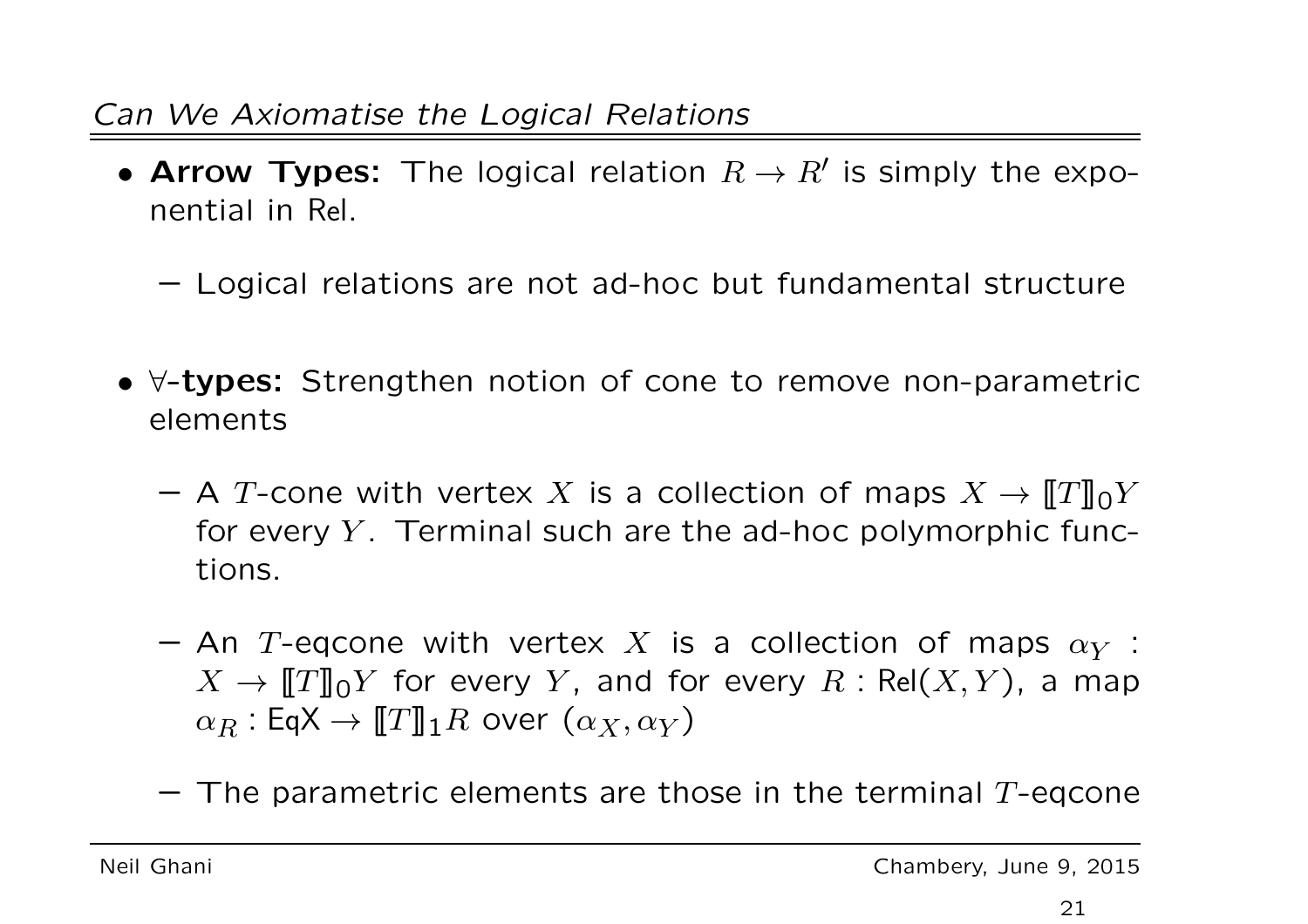*Fundamental Theorem of Logical Relations, Fibrationally*

• Recall: The standard interpretation of a term  $\Gamma, \Delta \vdash t : T$  is a function

 $[\![\Gamma, \Delta \vdash t : T]\!]_0 : (\theta : \mathsf{Set}^{|\Gamma|}) \to [\![\Gamma \vdash \Delta]\!]_0 \theta \to [\![\Gamma \vdash T]\!]_0 \theta$ 

or, categorically:

$$
[\![\Gamma,\Delta\vdash t:T]\!]_0:\mathsf{Nat}\ [\![\Gamma\vdash\Delta]\!]_0\ [\![\Gamma\vdash T]\!]_0
$$

• Question: But what about the fundamental theorem ... its just a natural transformation

$$
[\![\Gamma,\Delta\vdash t:T]\!]_1:\mathsf{Nat}\ [\![\Gamma\vdash\Delta]\!]_1\ [\![\Gamma\vdash T]\!]_1
$$

over  $[\![\mathsf{\Gamma}, \Delta \vdash t : T]\!]_0 \times [\![\mathsf{\Gamma}, \Delta \vdash t : T]\!]_0$ 

• Key Idea: Types and terms are not interpreted as functors and natural transformations, but fibred functors and fibred natural transformations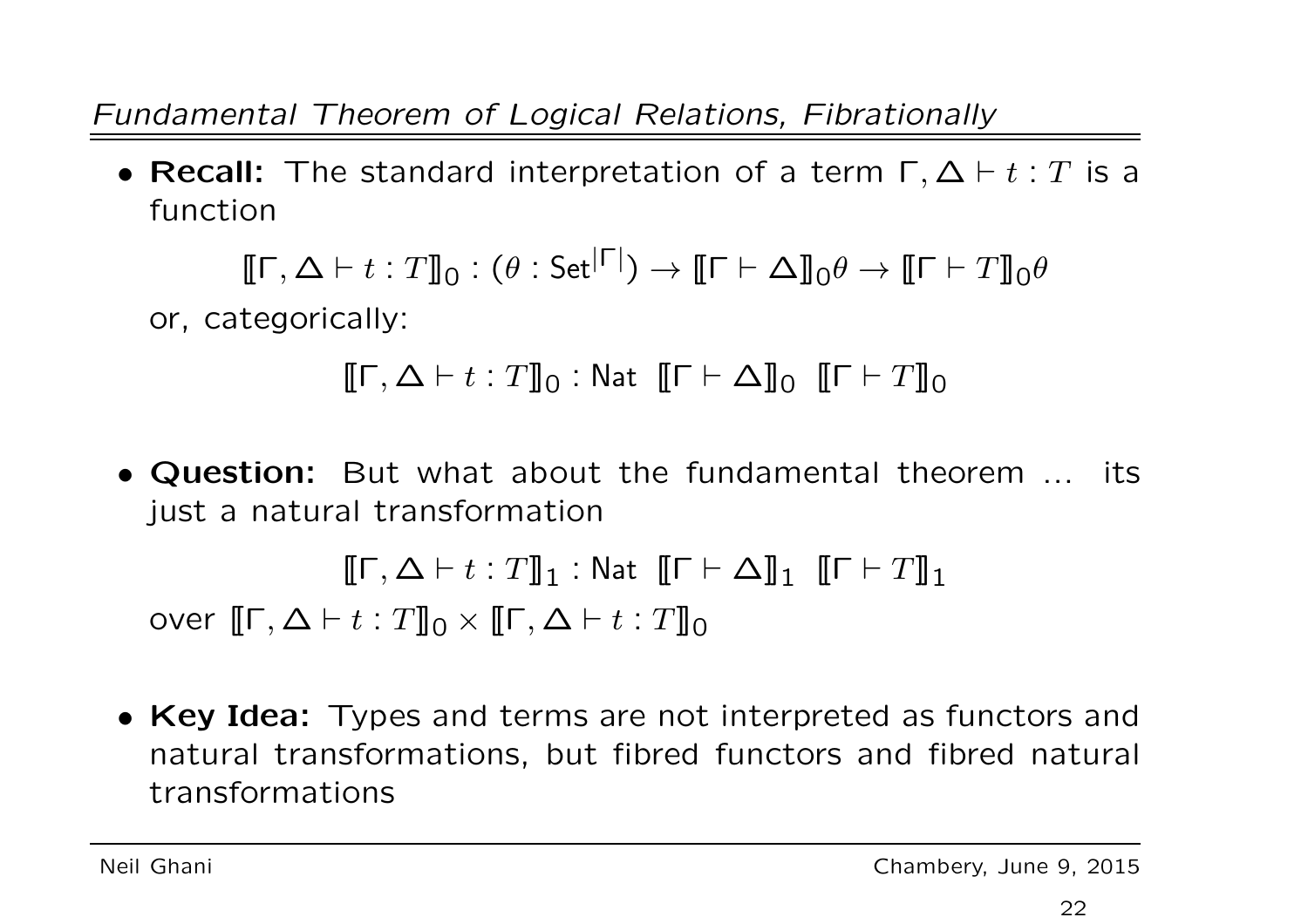- Recall: Reynolds solved the contravariance problem by ditching the action on morphisms. Surely cheating!
	- But every function  $f: A \rightarrow B$  defines a graph  $grf: RelAB$
	- $-$  Reynolds key insight: replace the action of  $\llbracket T \rrbracket_0$  on  $f$  with an action of  $\llbracket T \rrbracket_1$  on  $\operatorname{\sf gr} f$
- Fibrationally: Define gr : Set  $\rightarrow$   $\rightarrow$  Rel by
	- $\mathsf{p} = (f, id_B)^* \mathsf{Eq} B$ , or
	- $-$  gr $f = \mathsf{\Sigma}_{(id_A, f)}$ Eq $A$ .
	- Equivalent with BC.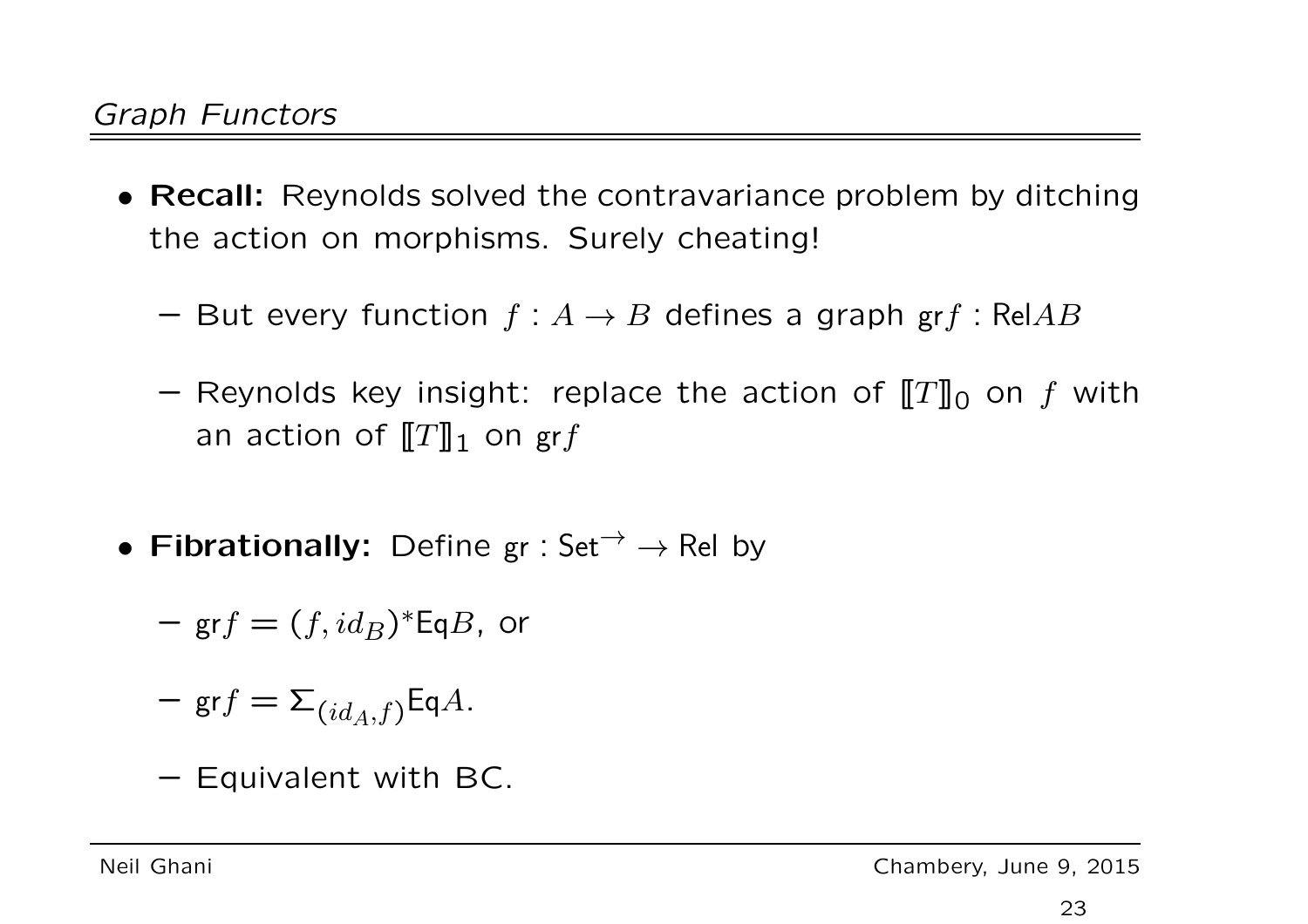- Graph Lemma: We need both directions of the graph lemma
	- Reindexing gives  $\llbracket F \rrbracket_1(\text{gr} f) \rightarrow \text{gr}(\llbracket F \rrbracket_0 f)$
	- Opreindexing gives  $gr([F]_0f) \to [F]_1(grf)$
- Theorem:  $gr : Set^{-} \rightarrow Rel$  is full and faithful when Eq is.
	- So not only do we trade morphisms in the base for objects in the total category, but ...
	- ... we trade commuting squares in the base of morphisms in the total category